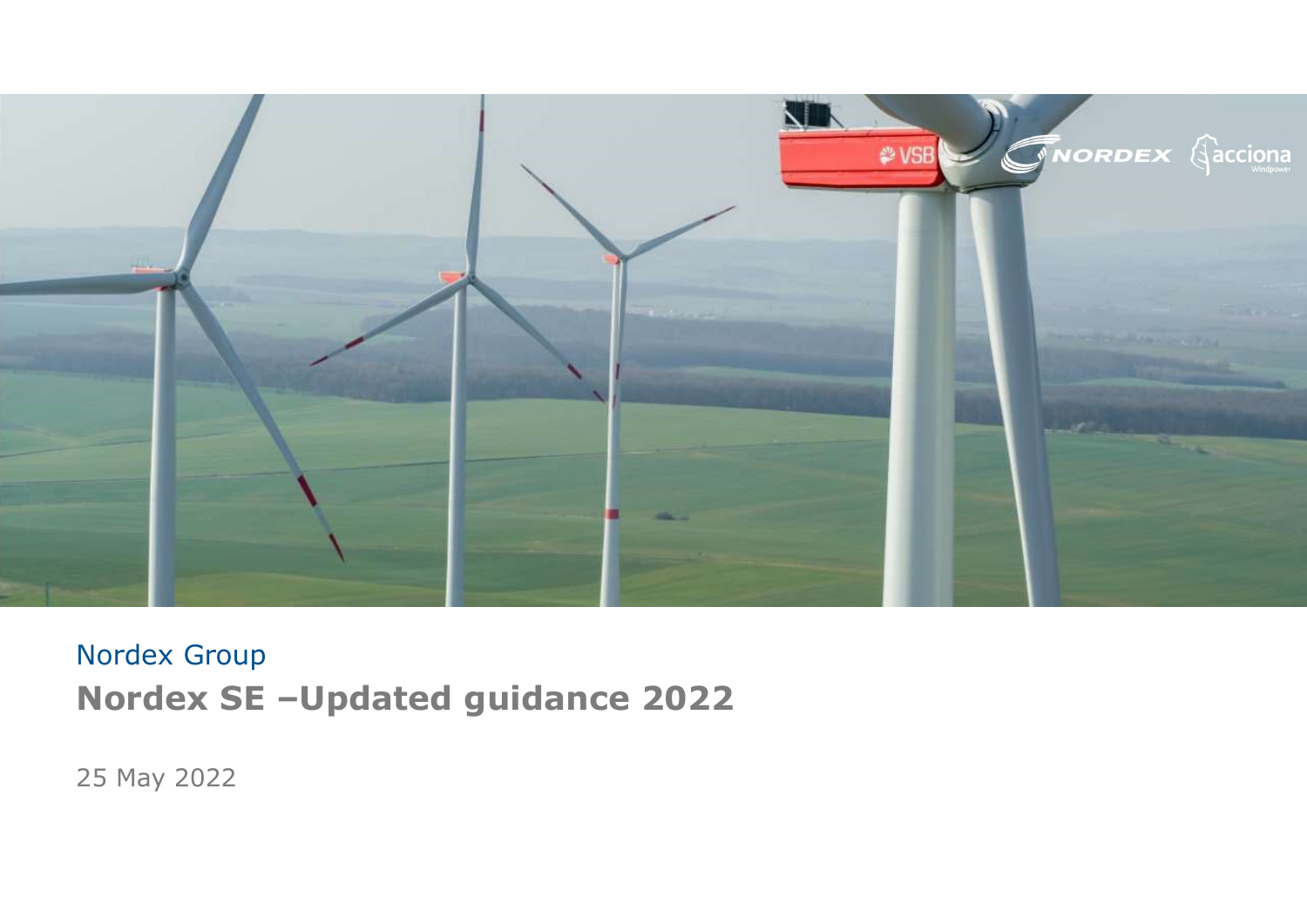# Update on the cyber security incident On the cyber security incident<br>
Details of the incident<br>
Details of the incident<br>
2, Nordex response team of internal and external<br>
Nordex response<br>
Security stage<br>
Security experts set up immediately<br>
Security experts set

- › On 31 March 2022, Nordex detected a cyber security intrusion in an early stage
- › Nordex initiated its security protocols, immediately shutting down various IT systems across different business units out of precaution

#### Impact assessment

- › Delay in reporting our results as various IT systems were shut down and are being cleansed as a precaution
	- Nordex turbines continued operating without restrictions
	- Wind farm communication with grid operators and energy traders was and remains unaffected
	- No indication that the incident spread to any thirdparty assets or otherwise beyond Nordex' internal IT infrastructure
	- Some delays in production and commissioning experienced due to unavailability of online applications, databases

- › Incident response team of internal and external security experts set up immediately
- › As part of instantly initiated business continuity measures alternative infrastructure has been ramped-up (critical business functions)
- › Extensive investigations and forensic analysis in close cooperation with relevant authorities results in fully understanding of the attack
- › Recovery activities and significant hardening of IT systems and IT infrastructure ongoing, majority of services back in operation

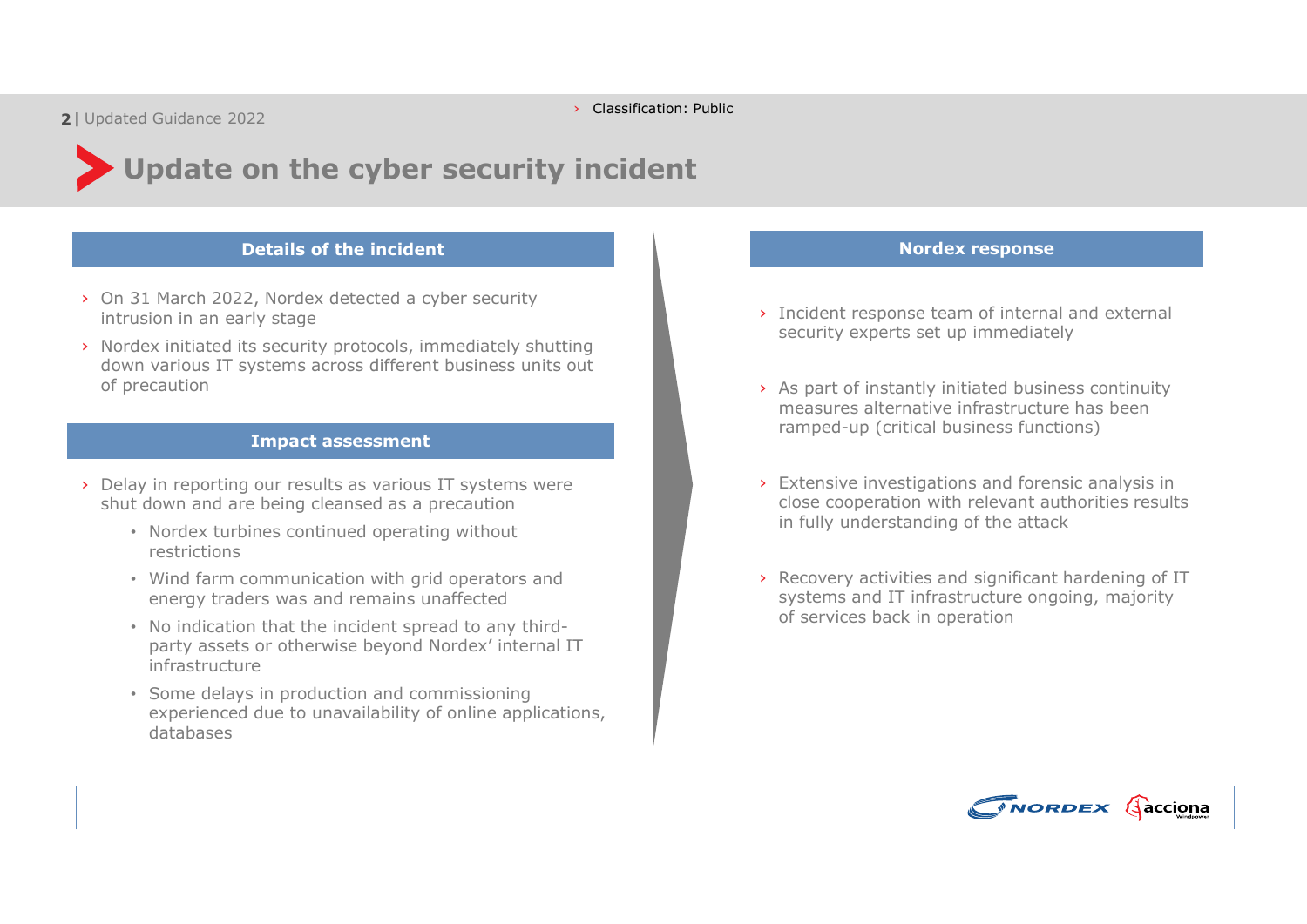**3** | Updated Guidance 2022 | **3 | Updated Guidance 2022** 

› Classification: Public

Annual EU Green deal RePowerEU average avg GW pa avg GW pa

avg GW pa

 $12\frac{1}{200}$  and  $12\frac{1}{200}$  and  $12\frac{1}{200}$  and  $12\frac{1}{200}$ 

2025-2030E 2022-2024E

5

# <sup>ted Guidance 2022<br>Ambitious targets set in RePowerEU and by the German government<br>aim on strengthening energy security<br>nnual wind installation forecasts vs the targets (GW)</sup> aim on strengthening energy security 30 48 Significantly below the ambitious **target of 48 GW** 21 21 21 22 22 22 22 23 24 25 26 27 28 29 20 21 22 22 23 24 25 26 27 28 29 20 21 22 23 24 25 26 27 27 27 27 27 28  $\frac{30}{20}$  $2.3x$  and  $2.3x$ › Annual wind installation in the EU is expected to be EU annual wind installation forecasts vs the targets (GW) Onshore wind Offshore Wind

 $16$  and  $16$  and  $16$  and  $16$  and  $16$  and  $16$  and  $16$  and  $16$  and  $16$  and  $16$  and  $16$  and  $16$  and  $16$  and  $16$  and  $16$  and  $16$  and  $16$  and  $16$  and  $16$  and  $16$  and  $16$  and  $16$  and  $16$  and  $16$  and  $16$  by 2030 › Recent policies are expected to have a positive effect on the development of the renewable energy

demand in the mid-term

Germany annual wind installation forecasts vs the targets (GW) **Onshore** wind

 $\frac{12}{12}$  17  $\frac{17}{12}$  17  $\frac{17}{12}$  17  $\frac{17}{12}$  17  $\frac{17}{12}$  17  $\frac{17}{12}$  17  $\frac{17}{12}$  17  $\frac{17}{12}$  17  $\frac{17}{12}$  17  $\frac{17}{12}$  17  $\frac{17}{12}$  17  $\frac{17}{12}$  17  $\frac{17}{12}$  17  $\frac{17}{12}$  17  $\frac{17}{12}$ 

<u>3 aan - 800 3 000 - 000 - 000 - 000 - 000 - 000 - 000 - 000 - 000 - 000 - 000 - 000 - 000 - 000 - 000 - 000 -</u> Annual average

3<del>aan aan</del> 3aan am 5am amaan

14

2020 2021e



- 3,3 3,3 installments until 2030 6,2 **2030**, requires **110 GW of onshore wind** 
	- Avg. GW requirement as per the forecasts › Current installation rate is substantially below the

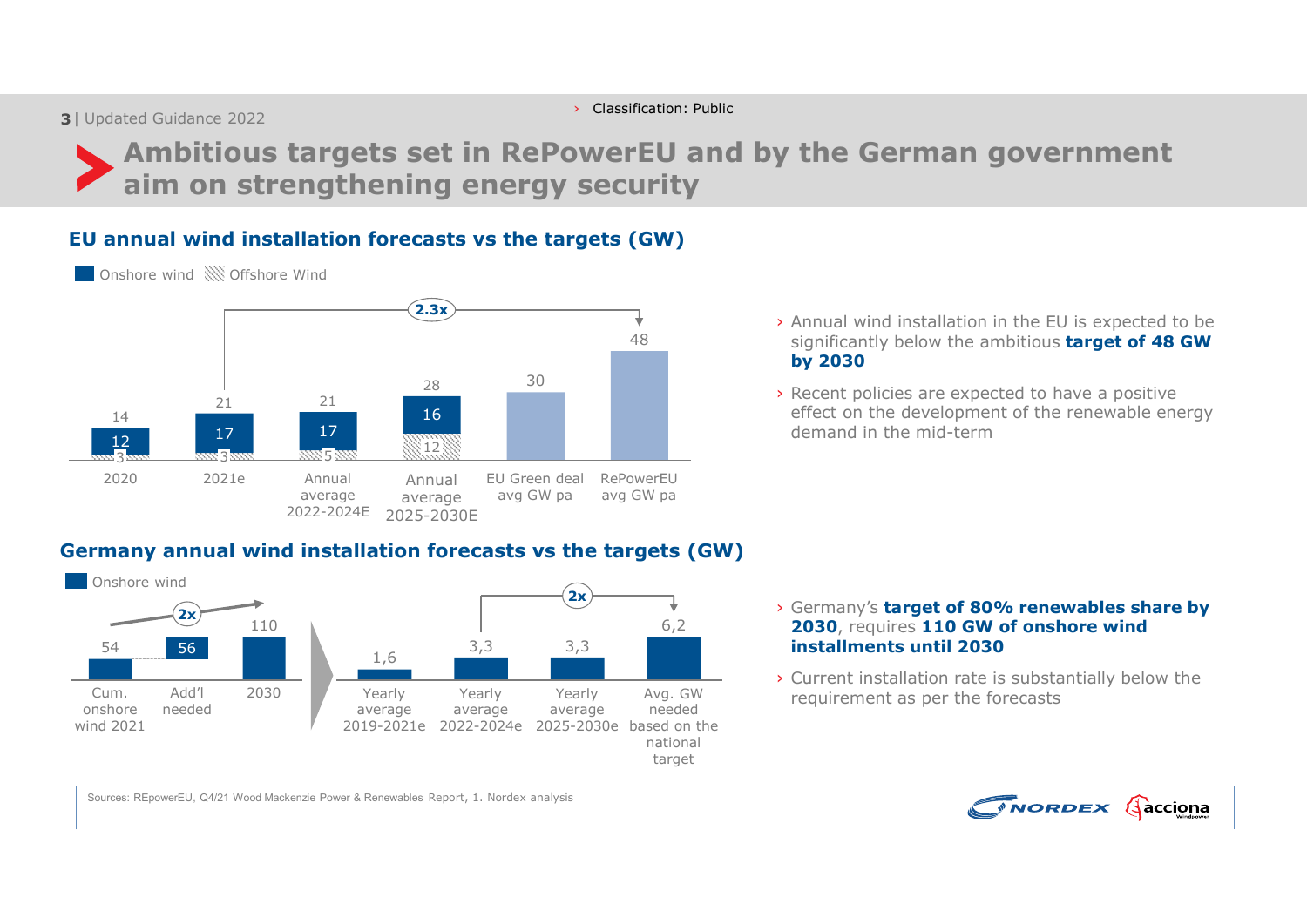| 4 Updated Guidance 2022

› Classification: Public

While the long term prospects are ever improving, multiple external headwinds will impact margins in the short term

#### Impact assessment from macro headwinds and internal reconfiguration (% of sales)<sup>1</sup>



1 Based on best high level estimates available today

![](_page_3_Picture_6.jpeg)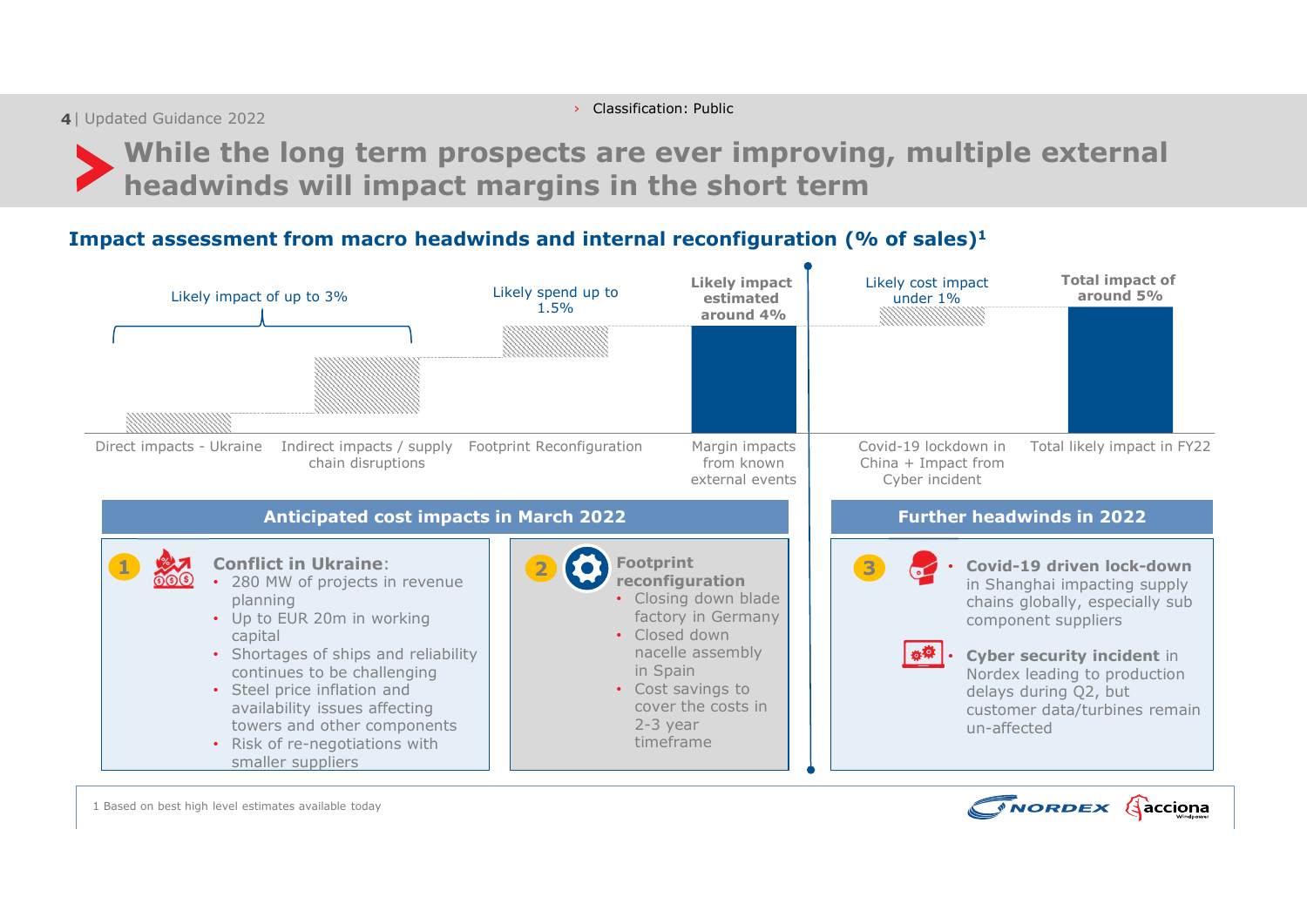› Classification: Public

| 5 Updated Guidance 2022

### New guidance for FY 2022

![](_page_4_Figure_3.jpeg)

Please note the assumptions underlying the guidance are subject to greater uncertainties than normal

![](_page_4_Picture_5.jpeg)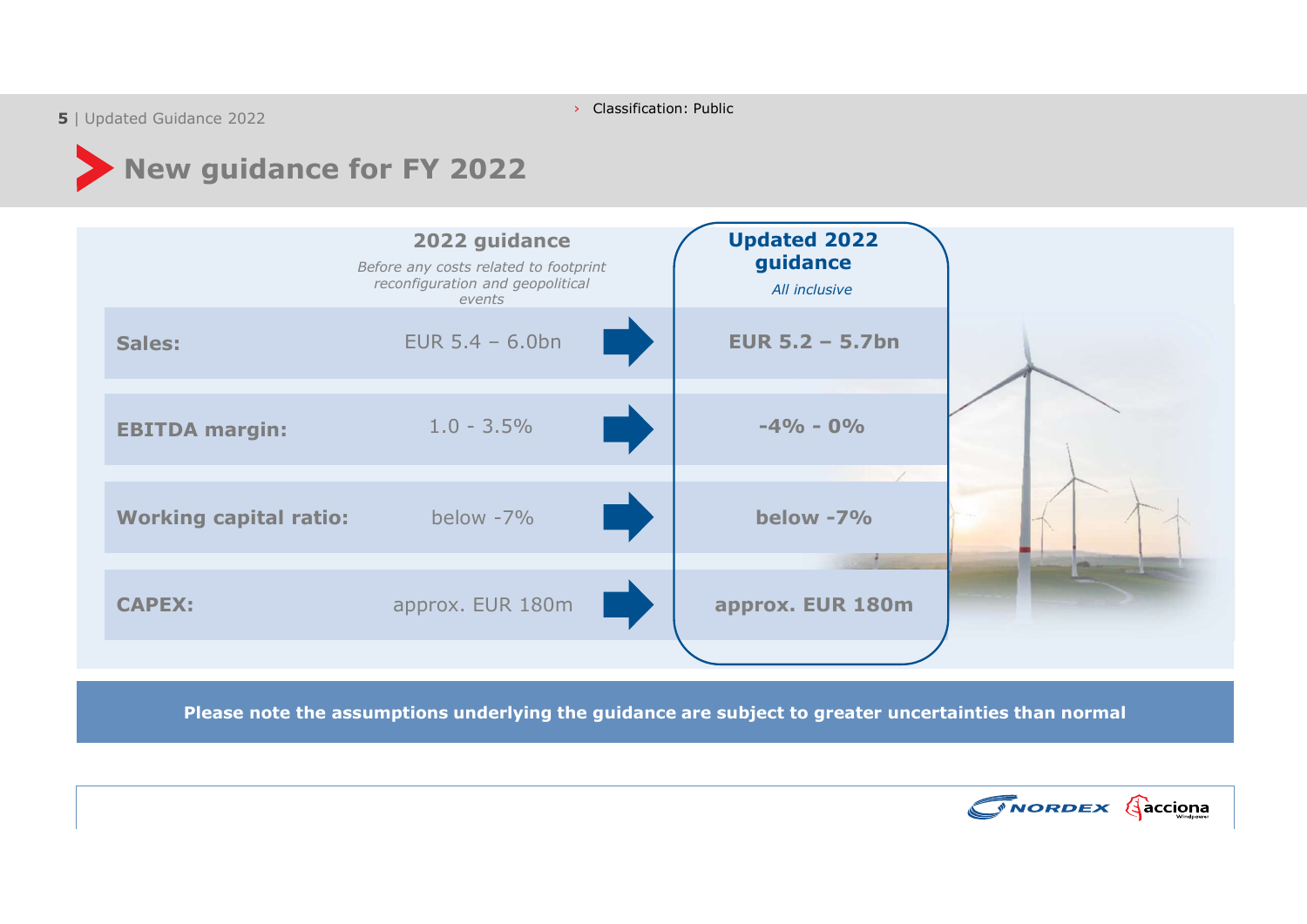| 6 Updated Guidance 2022

› Classification: Public

![](_page_5_Picture_2.jpeg)

![](_page_5_Figure_3.jpeg)

![](_page_5_Picture_4.jpeg)